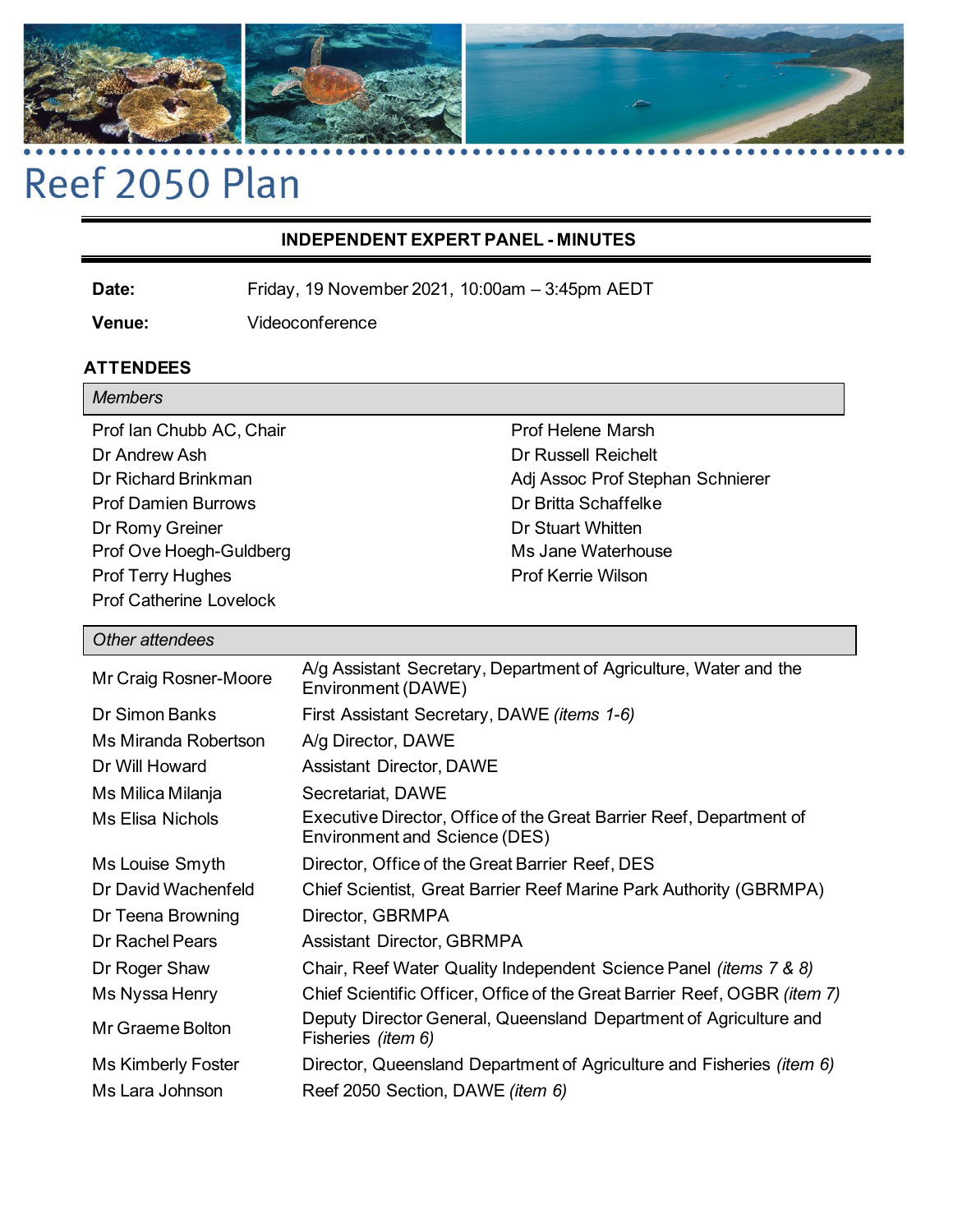| <b>Ms Chrissy Grant</b> | Kuku Yalanji and Mualgal Traditional Owner, Reef 2050 Advisory<br>Committee member ( <i>item 9</i> ) |
|-------------------------|------------------------------------------------------------------------------------------------------|
| Mr Malcolm Mann         | Darumbal Traditional Owner, Chair Indigenous Reef Advisory<br>Committee ( <i>item 9</i> )            |
| Ms Kirsten Macey        | Office of the Great Barrier Reef, DES (item 9)                                                       |

## **1. Acknowledgement of Country**

The Chair acknowledged the traditional custodians of the lands on which the meeting was held, and paid respects to their Elders past, present and emerging.

#### **2. Welcome to Members**

The Chair welcomed members to the meeting and outlined the main items of business on the agenda, including discussion of World Heritage Committee matters, fishing in the Great Barrier Reef World Heritage Area, Reef water quality, climate change impacts on the Reef, and Reef 2050 Traditional Owner Aspirations.

#### **3. Conflict of Interest**

Panel members declared actual and perceived conflicts and the Chair outlined actions to manage potential conflicts in accordance with the Panel's protocol.

#### **4. Panel Business**

The Panel endorsed the minutes of Meeting 20, held on 25 August 2021, and noted they would be published on the Panel's page of the Department of Agriculture, Water and the Environment website shortly after this meeting.

The Panel discussed actions arising from previous meetings. Dr David Wachenfeld, Chief Scientist of the Great Barrier Reef Marine Park Authority (GBRMPA) provided an update on the action from the August 2021 Panel meeting, at which the Panel discussed the need for more 'plain English' information pieces explaining several issues, including a description of what coral cover means, the proportion of the Reef comprised of coral, how coral cover is measured and reported, and historical changes in coral growth rates. Dr Wachenfeld explained that as summer approaches, GBRMPA will be restarting its weekly public reports about conditions on the Reef, and as part of this weekly reporting, they will produce a series of background 'explainer' videos covering the topics on the Panel's list. It is expected that by the end of the 2021/22 summer, all the issues highlighted as needing further explanation will have been addressed and made available on the GBRMPA website.

The Panel noted one item finalised out-of-session following the previous meeting: a letter to the Australian and Queensland government ministers with responsibility for the environment, outlining the Panel's concerns about potential adverse effects of commercial and recreational fishing on the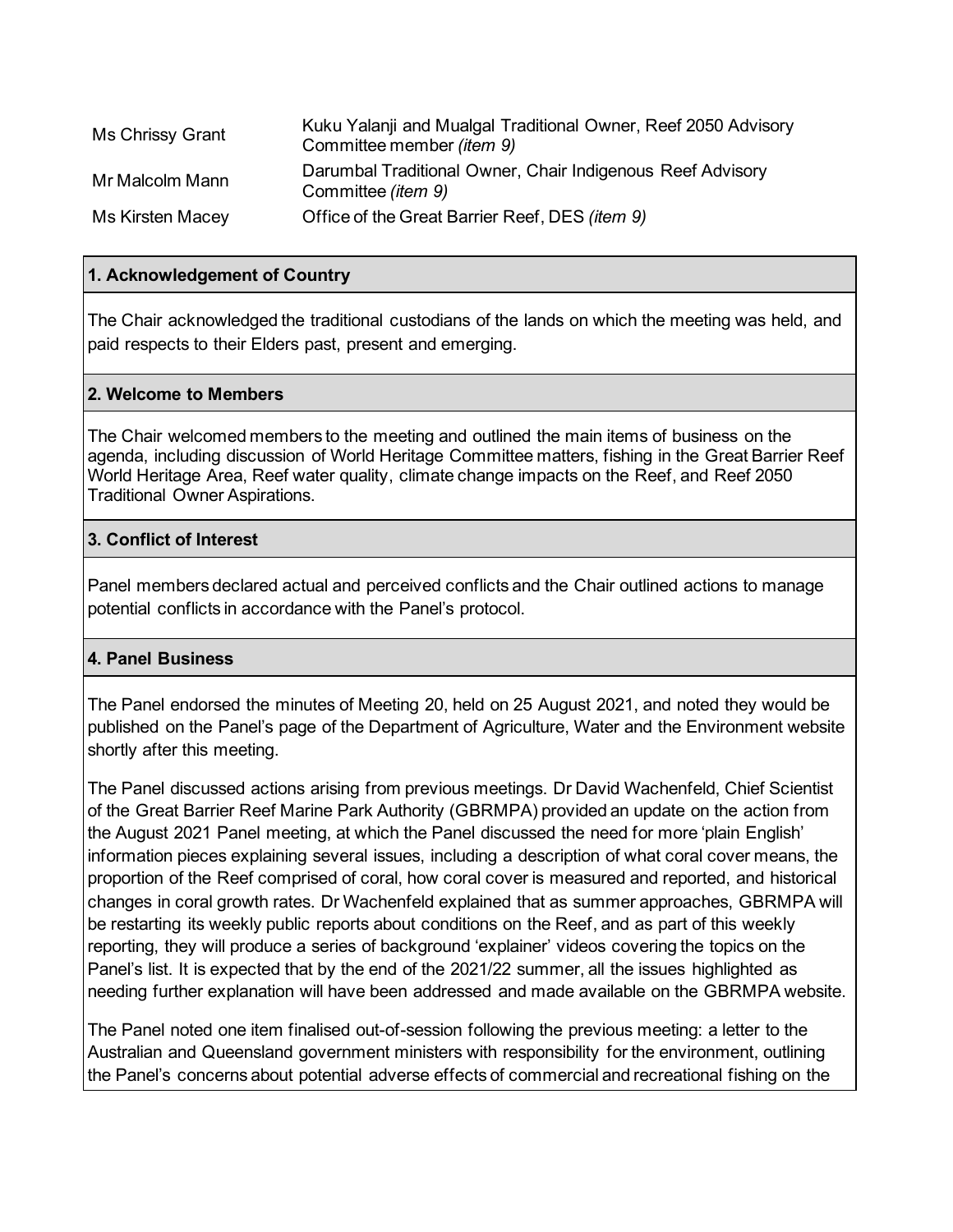Great Barrier Reef World Heritage Area (GBRWHA). Members noted that responses had not yet been received, but that the topic would be explored further under item 6.

A members' only session was held as part of this item. At the conclusion of the closed session, the Chair advised that Panel members had discussed the updated Reef 2050 Plan and had agreed to write to Ministers urging its immediate release in its current form, with the condition that it can be amended as more information or evidence becomes available.

# **5. World Heritage Committee Update**

Dr Simon Banks provided the Panel with an update on the recent World Heritage Committee decision on the state of conservation of the Great Barrier Reef, including:

- Australia's proposed amendments to the INF.11: Updated Policy Document on climate action for World Heritage
- Work underway to prepare the State Party Report on the State of Conservation of the Great Barrier Reef World Heritage Area
- Minister Ley has invited a joint World Heritage Centre / IUCN Reactive Monitoring Mission to visit the Reef, with timing and details of the visit to be confirmed.

Members sought clarification on some of the proposed amendments to the World Heritage climate policy, which the General Assembly of States Parties to the World Heritage Convention was scheduled to consider on 24-25 November 2021. This included references to Traditional knowledge and indigenous science, and limiting global warming to 1.5°C.

# **6. Fishing in the Great Barrier Reef World Heritage Area**

Mr Graeme Bolton and Ms Kimberly Foster from the Queensland Department of Agriculture and Fisheries provided the Panel with a presentation on the Queensland government's *Sustainable Fisheries Strategy 2017-2027* (Strategy) including an outline of the reform process, work undertaken and key achievements to date.

The Panel noted that continuing challenges include data validation, climate change impacts, threats to protected species and the increase in recreational fishing.

The Panel:

- discussed the importance of addressing how the Reef is changing due to thermal stress and ocean acidification in plans and processes
- raised concerns around the approach to Aboriginal cultural fishing practices, noting Traditional Owner views that they should be considered as part of (not an impact on) the ecosystem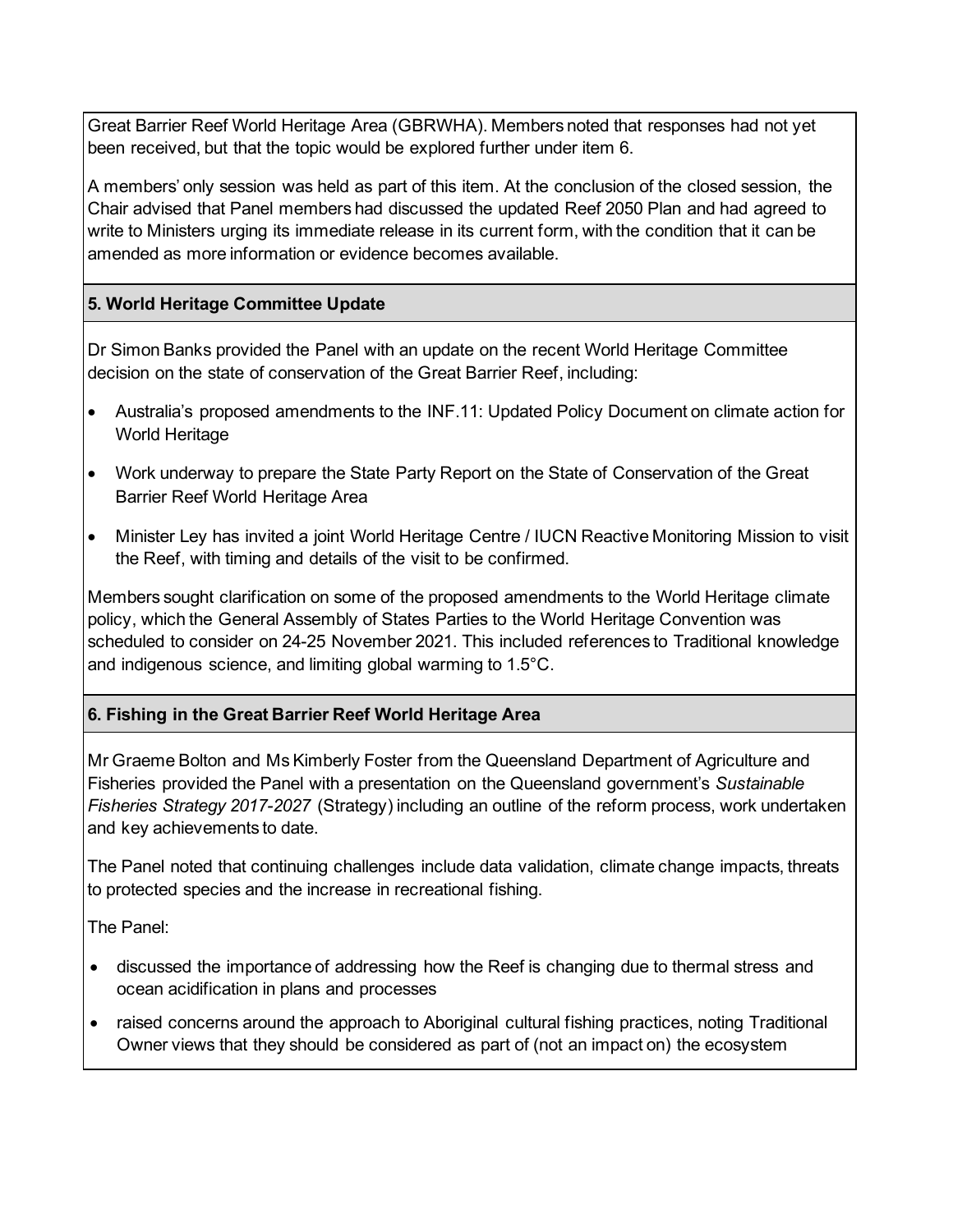- acknowledged that the Strategy is a significant reform, but recommended that it needs to overtly acknowledge that the fisheries are in a World Heritage Area, and should be managed accordingly
- raised concerns about the lack of knowledge and robust data on bycatch and the threats posed to species of conservation concern, and discussed the need to systematically roll out independent validation of data
- discussed issues around compliance and data in the recreational fishing sector
- noted that more emphasis is needed on climate change and on planning for a future which will see a decline in live coral cover, which will affect the entire ecosystem
- urged implementation of the Strategy and associated policies at the best possible rate
- noted concerns around globally threatened species
- encouraged ongoing cooperation between the state and commonwealth agencies responsible for managing fishing in the marine park

The Panel agreed to write to ministers noting concerns around the carrying capacity of the Reef, the ecosystem changes that are occurring due to climate change and the consequences for a variety of species, the threats to globally threatened species, and concerns around the lack of regulation in the recreational fishing sector.

The Panel noted that while the information presented was interesting and comprehensive, it would be useful for a follow-up presentation to expand on next steps and high risks in fisheries management.

## **7. Reef Water Quality**

Dr Roger Shaw, Chair of the Reef Water Quality Independent Science Panel (Reef ISP), joined the meeting. The Panel noted the written updates from the September and October meetings of the Reef ISP.

Ms Jane Waterhouse provided an update on the the process and timeframes for the 2022 Scientific Consensus Statement project, including the overview of the approach to question setting and summary of evidence synthesis methods that had been circulated to members ahead of the Panel meeting, along with a draft list of questions for consultation.

Panel members provided feedback to Ms Waterhouse, noting that the scientific consensus statement needs to:

- include a holistic view of the interconnected systems and the world heritage values
- consider climate change (hotter droughts, more intense wet seasons etc) throughout the document and not just as a separate section
- use consistent terminology and have a clear narrative, noting that people can interpret the same data in different ways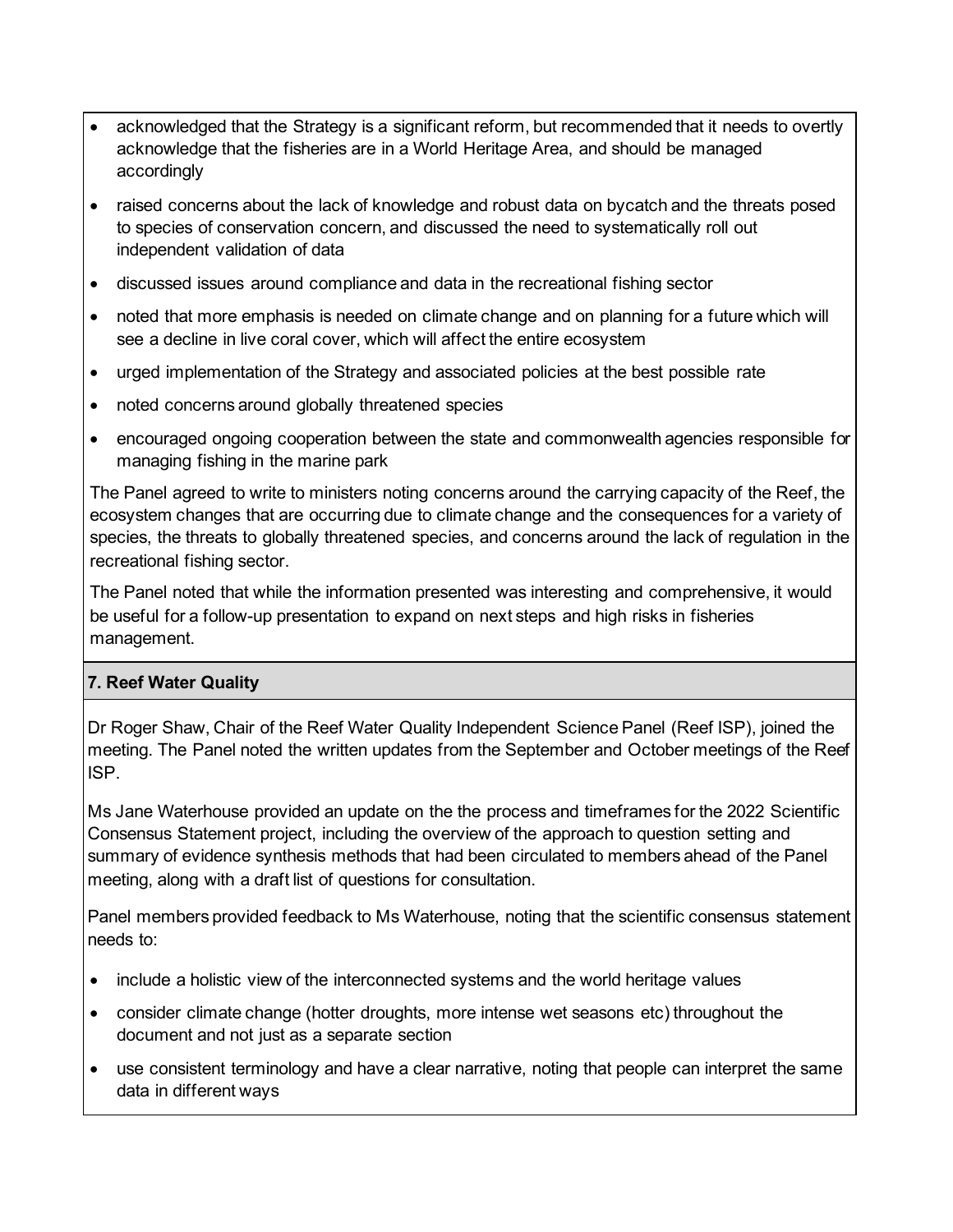The Panel were complimentary of the approach and transparency of the process to date and noted the invitation to provide contributions following this meeting

The Panel noted progress on the independent review of the Reef 2050 Water Quality Improvement Plan land management target for agricultural practice adoption.

# **8. Climate change, ocean changes and impacts on the ecosystem**

At the Panel meeting on 25 August 2021, the Chair asked members to consider the following questions in the context of climate and water quality interactions:

- 1. What do we currently know?
- 2. What could we know if we asked the right questions?
- 3. What do we want to know that would change what we're currently doing? What are the critical information gaps?
- 4. What is the desired state of conservation for the Reef from your perspective?

The Chair noted that the Reef ISP had also considered these questions (at their October 2021 meeting) and their feedback would be considered alongside that of the Panel.

Feedback from the Panel included:

- the focus will be on the GBR lagoon and World Heritage Area
- the emerging central theme is how climate change will impact the GBRWHA ecosystem, and how the ecosystem will respond as a whole
- the importance of acknowledging that changes due to climate change are already well underway, so current impacts need to be considered as well as future scenarios
- the analysis should identify what we need to know and why (how will it change what is currently being done)
- future projections need to be communicated in a way that will speak to a wide audience to increase the public's understanding of the future impacts and how they will affect society and the values derived from the Reef.

The Chair noted that he will work with a small sub-group of the Panel to identify the key issues under each of the four questions and write a short essay on each. A draft will be circulated to the Panel for input. The resulting document will be used to inform Ministers of the Panel's priorities and guide its forward work plan.

# **9. Reef 2050 Traditional Owner Implementation Plan Project**

Ms Chrissy Grant, Kuku Yalanji and Mualgal Traditional Owner, Reef 2050 Advisory Committee member and Mr Malcolm Mann, Darumbal Traditional Owner, Chair Indigenous Reef Advisory Committee, joined the meeting to discuss the Reef 2050 Traditional Owner Implementation Plan Project.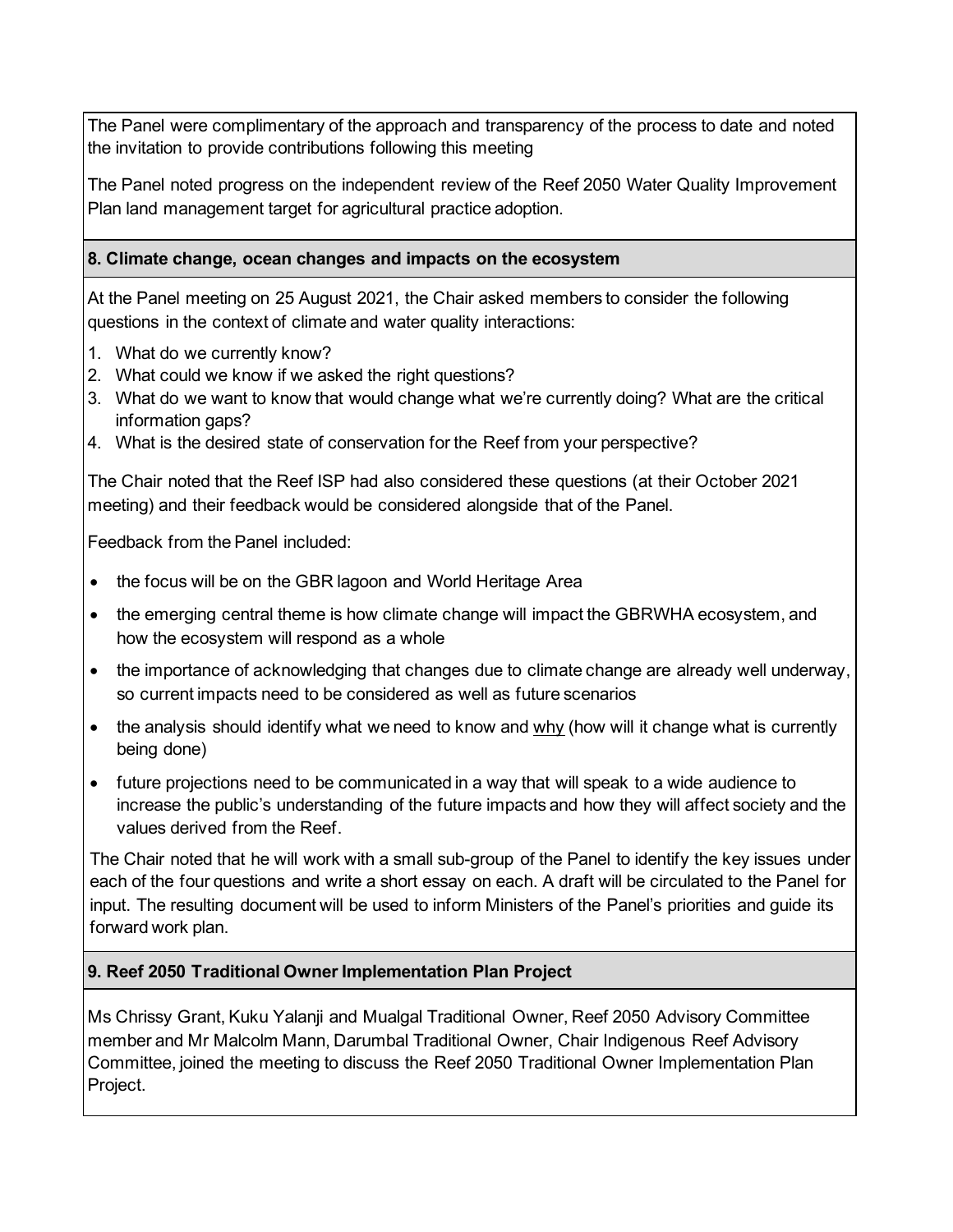Ms Grant and Mr Mann outlined the objectives, timeline and stages for delivering the project, noting that:

- Traditional knowledge as well as the best available scientific knowledge is needed for effective Reef management
- Traditional Owners want to set their own research agenda and management priorities
- Traditional Owners are collaborating with research organisations on how to best include and utilise traditional knowledge, noting its importance not just for Reef and world heritage in Australia, but across the globe.

The Panel discussed the presentation and noted that this is an underrated and underestimated area of work. The Panel:

- sought feedback from the presenters on the challenges around engaging all the Traditional Owner groups, given there are 70-75 groups in the GBR region
- inquired about the availability of guides for researchers that want to communicate with Traditional Owners in a way that's interesting and culturally appropriate
- discussed the nexus around science and traditional knowledge and the importance of engaging Traditional Owners from the start of a project to help build capacity of communities and break down the barriers of communication and understanding.

The Panel thanked Ms Grant and Mr Mann and encouraged continuing engagement on the Project.

# **10. Reef 2050 Governance Review – Update of IEP governance documents**

Ms Miranda Robertson updated the Panel on proposed changes to the Reef 2050 Plan Independent Expert Panel's Terms of Reference (TOR) and Operating Protocols. The Panel noted that the updates had been made to provide clarity around processes and reporting, remove repetition and contemporise the documents, and respond to recommendations from the Independent Review of Reef 2050 Governance.

The Panel endorsed the changes to the documents, with one change to the Terms of Reference (separating 'blue economy' and 'oceans' in section 4.2).

The Panel noted that changes to the Terms of Reference required joint approval from the Australian and Queensland environment ministers. The updated Operating Protocols would apply when the document has been agreed by the Chair, Secretariat and members.

# **11. Panel Business Continued**

The Panel agreed that a communiqué would be finalised out-of-session and published on the Department of Agriculture, Water and the Environment's website.